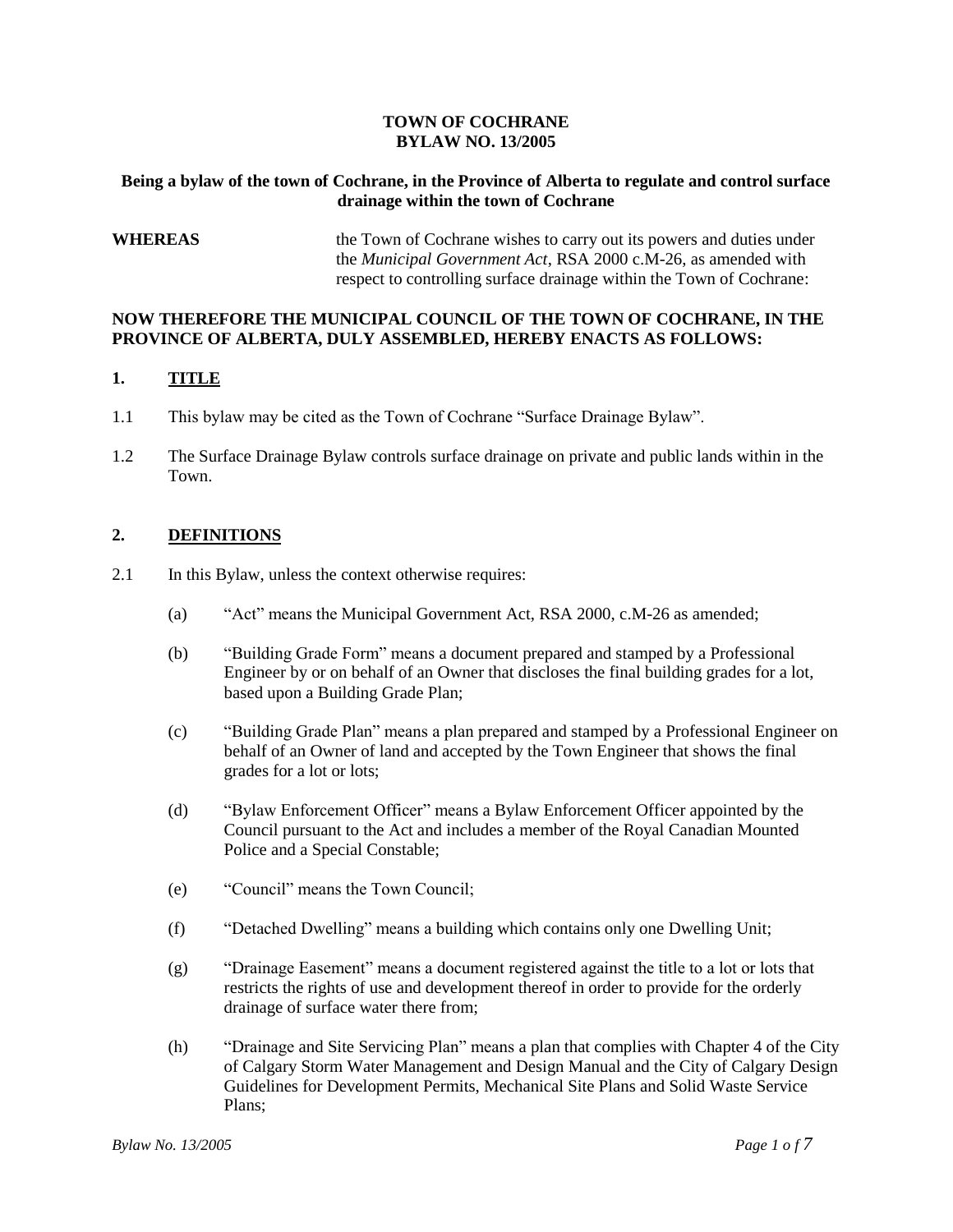- (i) "DwellingUnit"means two or more rooms used or designed to be used as a residence by one or more persons containing kitchen, living, sleeping and sanitary facilities;
- (j) "Environmentally Sensitive Area" means a part of the physical environment that would or could be damaged by a flow or accumulation of water;
- (k) "Erosion Prevention Device" includes silt fencing, straw bales, berming, rip rap, check dams, sediment traps or any other device or structure designed or intended to prevent erosion of the soil and approved for that purpose by the Town Engineer;
- (l) "FeeSchedule"meansthe fee schedule approved by the Council annually for Planning and Engineering Services;
- (m) "Final Grading" means finished landscaping, contouring or shaping of the surface of a lot or portion thereof by or on behalf of the owner in accordance with a Building Grade Form;
- (n) "HazardousSubstance"meansa substance or mixture of substances other, than a pesticide, that exhibits characteristics of flammability, corosivity, reactivity or toxicity, including without limitation any substance that is designated as a hazardous substance by regulations passed under the *Environmental Protection and Enhancement Act;*
- (o) "LandUseBylaw"meansBylaw No. 1/99 passed by the Council pursuant to Part 17 of the Act, as amended or replaced from time to time;
- (p) "Lot" means a parcel of land or portion thereof;
- (q) "Owner"meansthe registered owner of a lot or lots or any other person who is in lawful possession or occupancy thereof;
- (r) "PlanofCertificationofAs-built Grades"meansa plan that confirms compliance with the requirements of a Building Grade Plan, a Drainage and Site Servicing Plan or a Building Grade Form, duly signed and certified by a registered Alberta Land Surveyor or a Professional Engineer as accurately representing surface elevations and surface grades of a Lot;
- (s) "Professional Engineer" means a member in good standing of the Association of Professional Engineers, Geologists and Geophysicists of Alberta;
- (t) "Rough Grading" means the shaping or contouring of a lot or part thereof by or on behalf of the owner in accordance with a Building Grade Form prior to the inspection and approval of Final Grading;
- (u) "Semi-Detached Dwelling" means a building designed and built to accommodate two side-by-side dwelling units separated by a common wall;
- (v) "Slope"meansany inclined portion of the ground surface, including but not limited to the edge or side of an embankment, ravine, hill, river, stream, Surface Drainage Feature or soil retaining structure;
- (w) "Storm Water" means the surface runoff water that is the result of natural precipitation;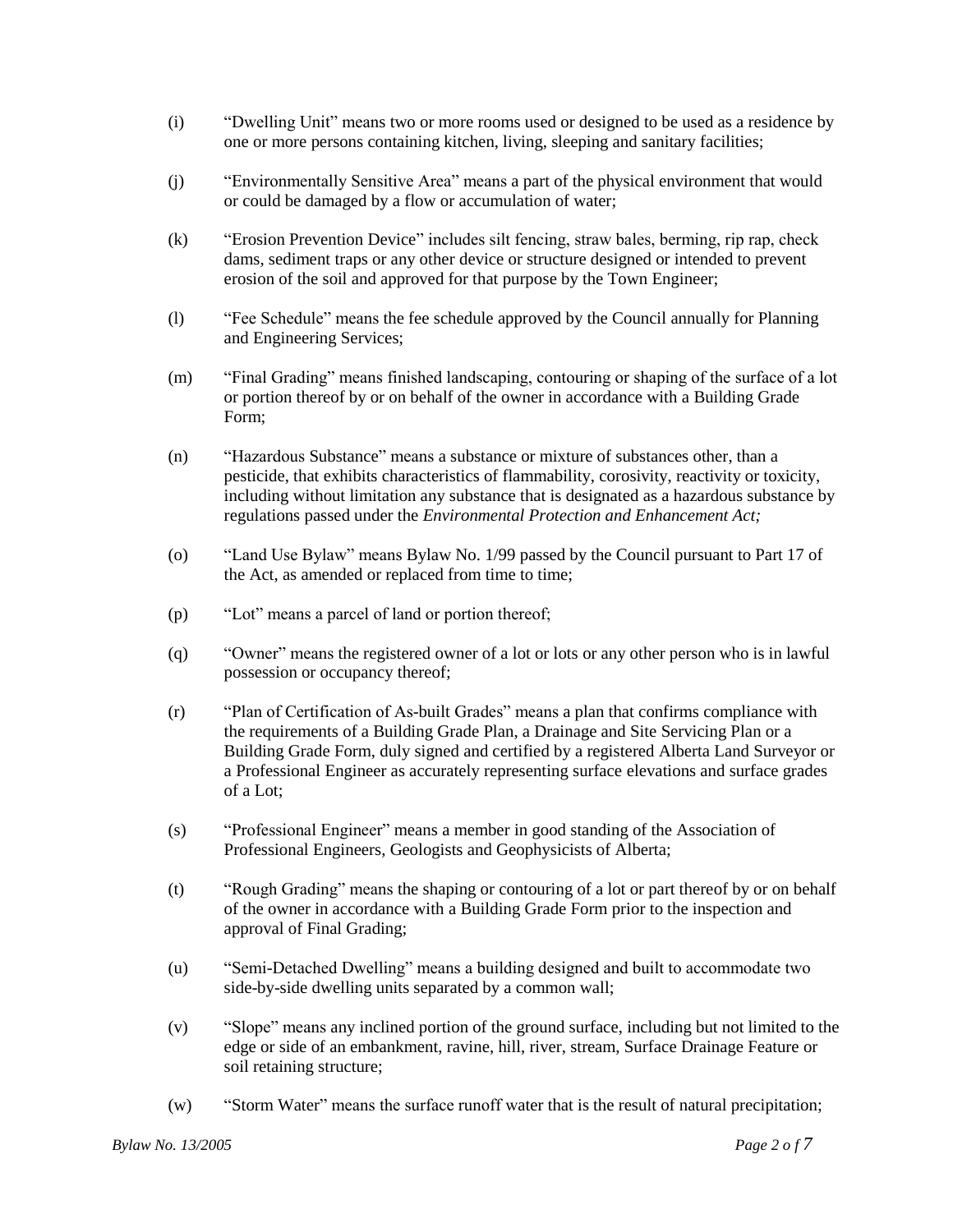- $(x)$  "Surface Drainage Feature" means any feature or features intended to control the drainage of Storm Water including, without restricting the generality of the foregoing, a grass or concrete swale, the sloping and contouring of land to facilitate the drainage or control of Storm Water, a drainage control fence or structure or a concrete or asphalt gutter;
- (y) "TownEngineer"meansthepersonemployed by the Town from time to time as the Town's Subdivision and Development Engineer.
- 2.2 Words and phrases used in this Bylaw but not defined herein have the meaning given to them by Part 17 of the Act, and if not defined therein have the meaning given to them by the third edition of Webster's International Dictionary unless the context requires that such words and phrases be given an different meaning.

## **3. DRAINAGE AND SITE SERVICING PLANS, BUILDING GRADE FORMS AND FEE PAYMENT REQUIREMENTS**

- 3.1 Prior to making application for a building permit for the construction, reconstruction, relocation of or addition to a building, the owner of the Lot upon which the building is or is to be located shall submit to the Town Engineer or designate:
	- (a) a Building Grade Form for the Lot where the building is a Detached or Semi-detached Dwelling; or
	- (b) a Drainage and Site Servicing Plan for the Lot where the building is not a Detached or Semi-detached Dwelling or where a Building Grade Plan covering the Lot was never submitted to the Town.
- 3.2 The person applying for approval of a Drainage and Site Servicing Plan shall ensure that the Lot referred to in such plan has been brought into compliance with the requirements of the Drainage and Site Servicing Plan within six months after such plan has been approved.
- 3.3 Lots not serviced by public sanitary sewerage systems are subject only to the requirements of the Alberta Building Code 1997 as amended, and Parts 6, 7 and 8 of this Bylaw.

## **4. STORM WATER MANAGEMENT AND DISCHARGE CONTROL REQUIREMENTS**

- 4.1 The Town Engineer may establish a Rate of Release of Storm Water for a Lot which may limit or control either or both:
	- (a) discharges of Storm Water into a public storm sewer; and
	- (b) discharges of Storm Water to a Surface Drainage Feature.
- 4.2 The Town Engineer may determine and specify the location or locations of release of Storm Water and subsurface drainage on or from a Lot, including, but not limited to requiring that Storm Water drainage and subsurface drainage from a building be discharged into a storm sewer service pipe, or to a designated point.
- 4.3 Where a Rate of Release of Storm Water has been established pursuant to Section 4.1: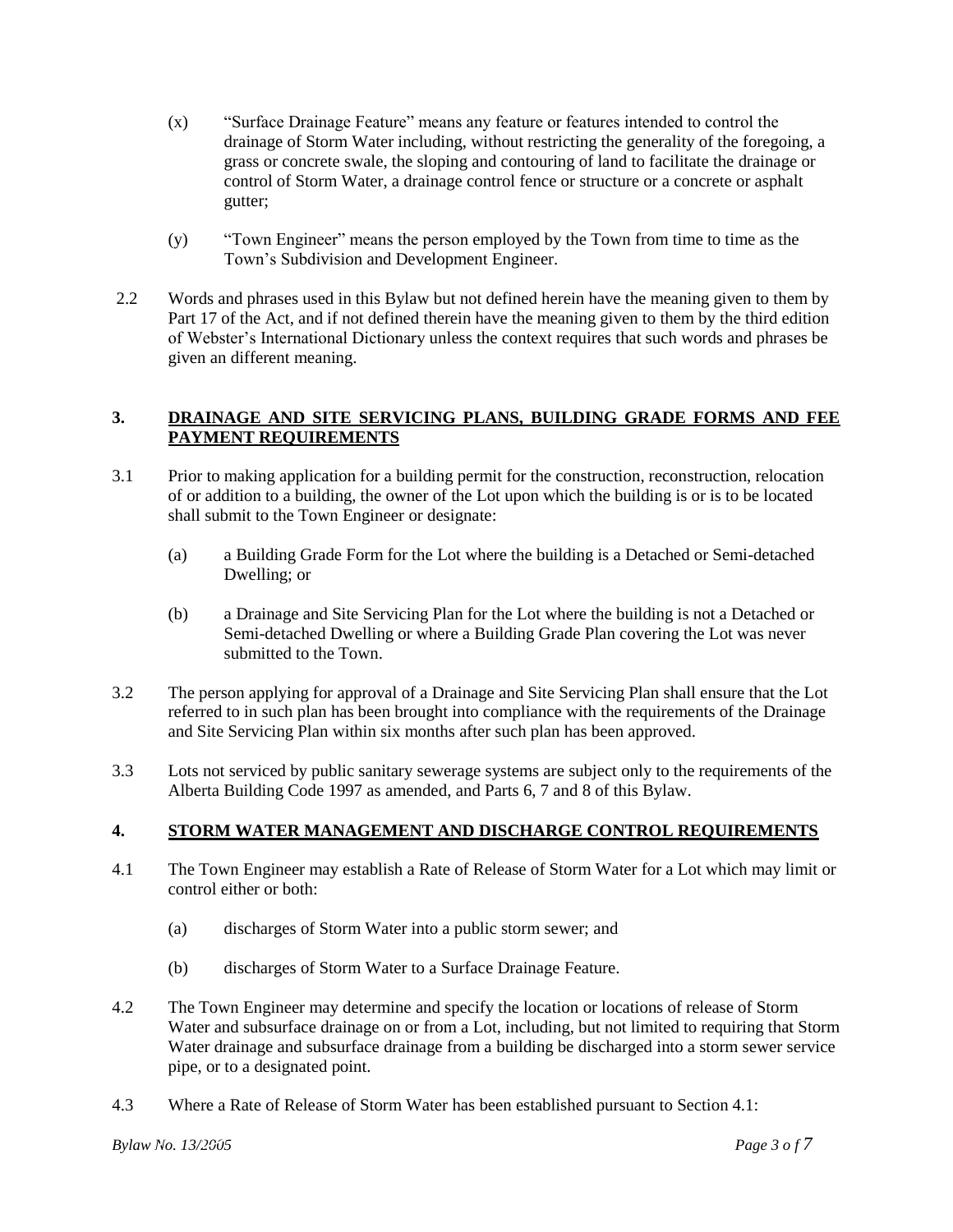- (a) the Town Engineer may refuse to accept a Drainage and Site Servicing Plan or Building Grade Form if the Drainage and Site Servicing Plan or Building Grade Form does not comply with the Rate of Release of Storm Water, and
- (b) the Owner shall maintain all Surface Drainage Features and Storm Water storage areas shown on the approved Drainage and Site Servicing Plan.
- 4.4 Where the Town Engineer has specified a location for the release of Storm Water or subsurface drainage on or from a Lot pursuant to section 4.2:
	- (a) the Town Engineer may refuse to accept a Drainage and Site Servicing Plan or Building Grade Form until the Owner has made provision on the Drainage and Site Servicing Plan or Building Grade Form for the release of water at the location specified by the Town Engineer; and
	- (b) the Owner shall at all times comply with the specified location or locations for release of Storm Water or subsurface drainage as established by the Town Engineer.

#### **5. ESTABLISHMENT, INSPECTION AND MAINTENANCE OF DRAINAGE REQUIREMENTS**

- 5.1 The Town Engineer may accept confirmation of the surface elevations and surface grades of a Lot in two stages:
	- (a) Stage 1: Approval of Rough Grading; and
	- (b) Stage 2: Approval of Final Grading.
- 5.2 Rough Grading and Final Grading of a Lot shall conform to the Building Grade Form or the Drainage and Site Servicing Plan for the Lot.
- 5.3 Within 60 days of completion of Rough Grading or Final Grading, as the case may be, the Owner shall submit to the Town Engineer a Plan of Certification of As-Built Grades relating to the Rough Grading or the Final Grading.
- 5.4 Subject to any obligations it may have under the Safety Codes Act, the Council may from time to time, taking into account social and economic factors, including the resources available to it and the various demands made upon those resources by the residents of the Town, make operational or policy decisions respecting the level of allocation of resources which may affect operational performance in regard to the frequency of and extent to which inspections are made under this Bylaw.
- 5.5 The Town relies entirely on the Drainage and Site Servicing Plan, Building Grade Form and Plan of Certification of As-Built Grades supplied by or on behalf of the Owner in respect to a Lot's compliance with the requirements of this Bylaw.
- 5.6 The Town assumes no responsibility or liability for any inaccuracy, mistake or error of law or fact arising from a Drainage and Site Servicing Plan, a Building Grade Form or Plan of Certification of As-Built Grades supplied by or on behalf of the Owner.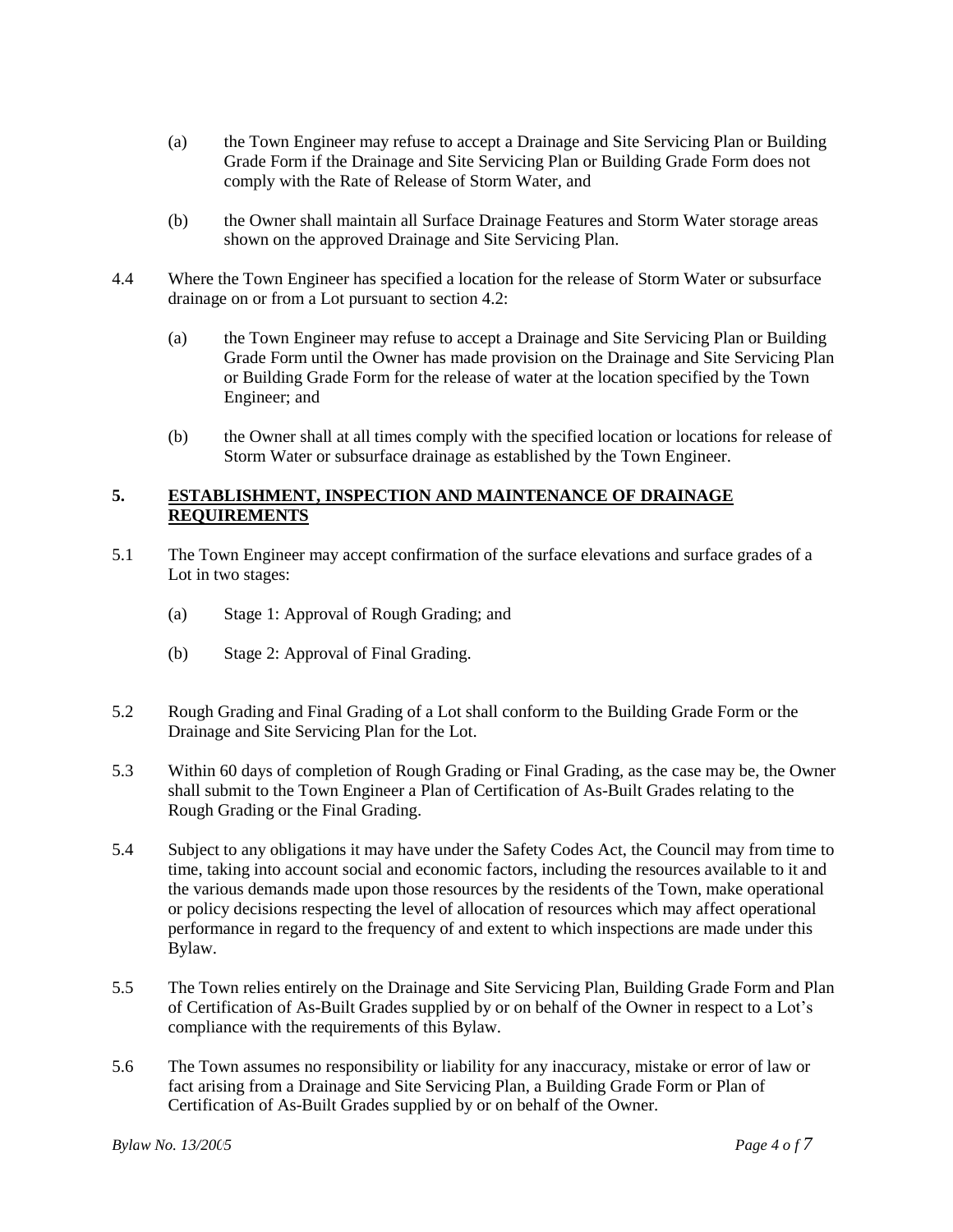## **6. RESTRICTIONS AFFECTING SURFACE DRAINAGE**

- 6.1 If a Sump Pump is required in any building the Owner shall install at the time of construction, a Sump Pump Discharge as part of the building's foundation drain so as to allow discharge directly to the storm sewer, or discharge to the surface.
- 6.2 The Sump Pump Discharge shall comply with all Town Bylaws, and other applicable legislation and regulations. The Owner shall be solely responsible for ensuring the Sump Pump Discharge is properly designed, installed, operated and maintained.
- 6.3 No person shall suffer or permit roof drainage or pumped subsurface drainage from a building to be discharged:
	- (a) directly onto a permeable ground surface within one meter of a Building for all Buildings that have a basement or a level below the finished ground surface;
	- (b) directly onto an adjacent Lot, or a Town right-of-way;
	- (c) to a location where soil erosion will or could occur;
	- (d) to a location where the flow of water or accumulation of water would adversely affect or have potential to adversely affect the stability of an adjacent or neighbouring Slope;
	- (e) to a location where the flow of water or accumulation of water would or could adversely affect a slope or an Environmentally Sensitive Area; or
	- (f) in such a way as that it would or could create a nuisance, hazard or damage to neighbouring public or private property.
- 6.4 No Person shall alter or maintain, suffer or permit, alterations to the Rough or Final Grading of any Lot as shown on the Plan of Certification of As-Built Grades relating to the Rough Grading or the Final Grading.
- 6.5 No Person, except employees or agents of the Town, or other persons with the specific authorization of the Town, shall alter or maintain alterations of the surface elevations or surface grades within Town lands.
- 6.6 No Person, except employees or agents of the Town, or other persons with the specific authorization of the Town, shall obstruct, remove, regrade or alter or maintain, suffer or permit any such obstruction, removal, regrading or alterations of a Surface Drainage Feature within a registered right-of-way or Drainage Easement.
- 6.7 The Town shall not be held liable for any damages caused by a contravention of Part 6 of this Bylaw.
- 6.8 No Person, except employees or agents of the Town, or other persons with specific authorization of the Town, shall install a culvert or driveway within a public right-of-way.
- 6.9 The Owner of a Lot shall at all times comply with the terms and conditions of any easement agreement, utility right-of-way, caveat or restrictive covenant document related to drainage that has been registered against the title to the Lot.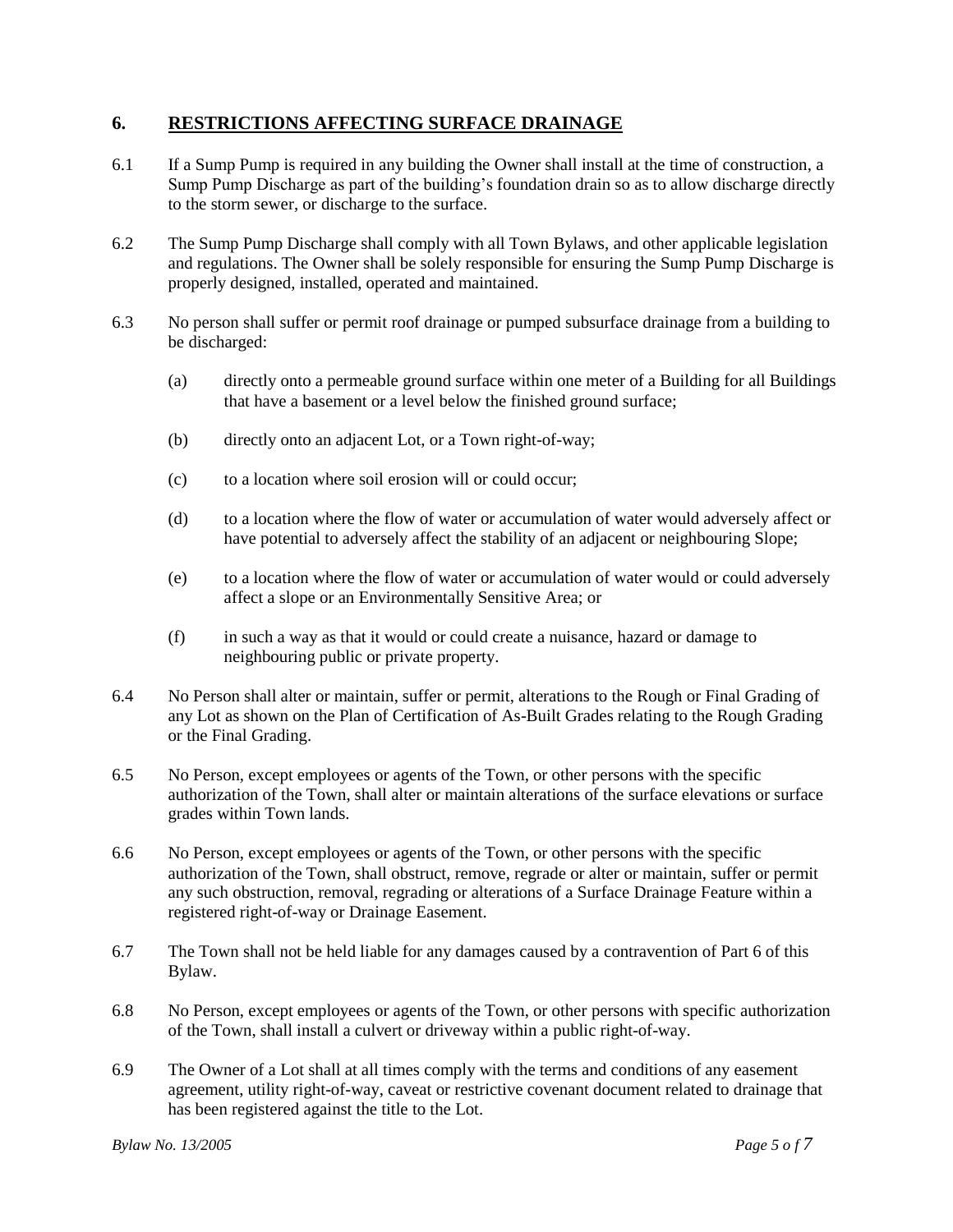- 6.10 The Owner of a Lot is responsible for all maintenance of Surface Drainage Features located on the Lot unless otherwise notified by the Town Engineer.
- 6.11 The Owner of a Lot is responsible for erecting and maintaining any Erosion Prevention Device that may be required to protect the Lot or neighbouring Lots from damage due to erosion.
- 6.12 The Owner of a Lot shall ensure that any Storm Water exiting the Lot is free of hazardous contaminants.
- 6.13 No person shall discharge or suffer or permit the discharge of any substance other than Storm Water directly into the Town's storm sewer system without written approval from the Town Engineer.

## **7. ENFORCEMENT**

- 7.1 Where a Bylaw Enforcement Officer believes that a person has contravened any provision of this Bylaw, he may commence proceedings by issuing a summons by means of a violation ticket in accordance with Part 2 of the *Provincial Offences Procedure Act,* RSA 2000, c. P-34.
- 7.2 The specified penalty payable in respect of a contravention of a provision of this Bylaw is the amount shown in Schedule "A" of this Bylaw in respect of that provision.
- 7.3 Notwithstanding Section 7.2:
	- (a) where any person contravenes the same provision of this Bylaw twice within one twelve (12) month period, the specified penalty payable in respect of the second contravention is double the amount shown in Schedule "A" of this Bylaw in respect of that provision; and
	- (b) where any person contravenes the same provision of this Bylaw three or more times within one twelve (12) month period, the specified penalty payable in respect of the third or subsequent contravention is triple the amount shown in Schedule "A" of this Bylaw in respect of that provision.
- 7.4 Any person who contravenes any provision of this Bylaw is guilty of an offence and is liable on summary conviction to a fine of not more than Two Thousand Five Hundred (\$2,500.00) Dollars and in default of payment is liable to imprisonment for a term not exceeding six (6) months.
- 7.5 The levying and payment of any fine or the imprisonment for any period provided in this Bylaw shall not relieve a person from the necessity of payment of any fees, charges or costs for which he is liable under the provisions of this Bylaw.
- 7.6 The Town is not required to enforce this Bylaw. In deciding whether or not to enforce this Bylaw, the Town may take into account policy considerations, including available municipal budget and personnel resources.

## **8. MISCELLANEOUS PROVISONS**

8.1 Where no time limit is specified in this Bylaw for completing any activity or work required by this Bylaw, the person responsible to perform the same shall complete the required activity or work within 60 days of notice thereof from the Town Engineer.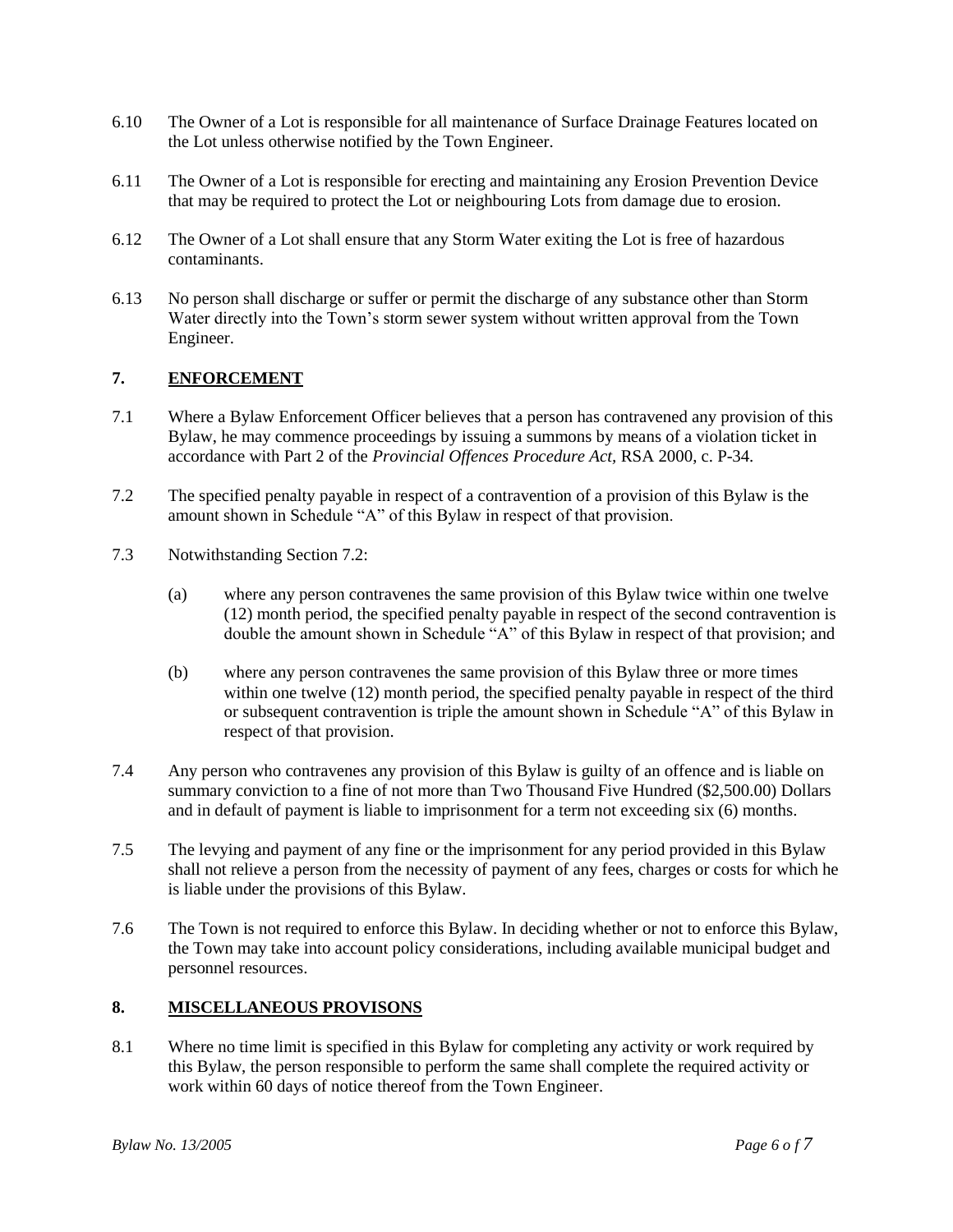- 8.2 Where a time limit has been specified in this Bylaw or specified by the Town Engineer for any activity or work required by this Bylaw, the time limit may be extended by the Town Engineer.
- 8.3 No person shall supply false information or make inaccurate or untrue statements in a document or in information supplied to the Town Engineer pursuant to this Bylaw.

## **9. EFFECTIVE DATE**

9.1 This Bylaw comes into effect upon the final passing and proper signature thereof.

Read a first time June  $13<sup>th</sup>$ , 2005

Read a second time June  $13<sup>th</sup>$ , 2005

Read a third time by unanimous consent June  $13<sup>th</sup>$ , 2005

Mayor

Municipal Clerk

\_\_\_\_\_\_\_\_\_\_\_\_\_\_\_\_\_\_\_\_\_\_\_\_\_\_\_\_

\_\_\_\_\_\_\_\_\_\_\_\_\_\_\_\_\_\_\_\_\_\_\_\_\_\_\_\_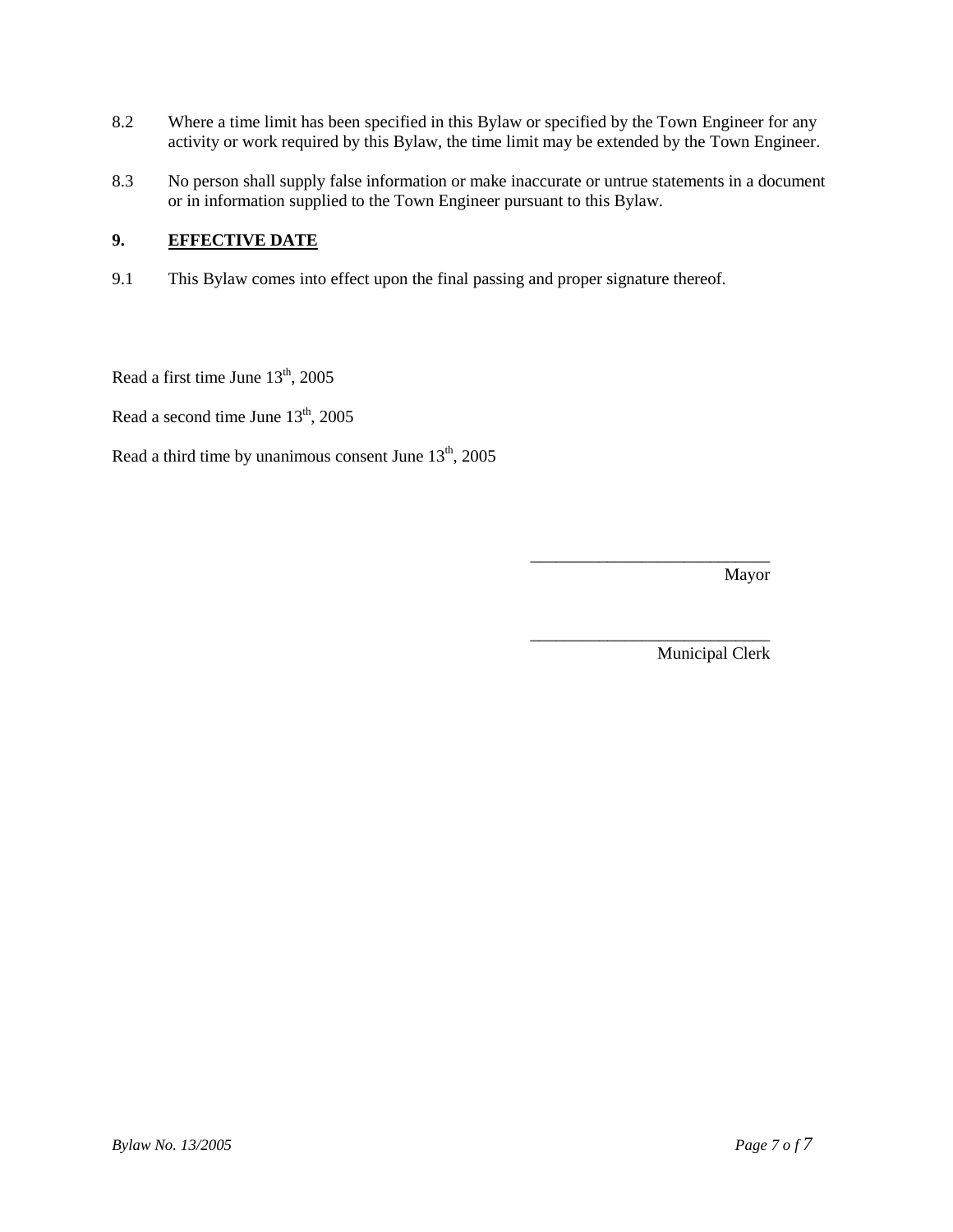## Schedule "A"

## **Schedule of Penalty Amounts**

| Offense                                                                                                                 | Section          | First |
|-------------------------------------------------------------------------------------------------------------------------|------------------|-------|
| Failure to submit a Surface Drainage Plan for the<br>Town's Approval                                                    | 3.1(a)1 & 3.1(b) | \$300 |
| Failure to Comply with rate of release established by<br>the Town                                                       | 4.3(b)           | \$500 |
| Failure to comply with location of release specified by<br>the Town                                                     | 4.4(b)           | \$500 |
| Failure to establish or maintain Surface Grades in<br>conformance with Approved Surface Drainage Plan                   | 5.2              | \$300 |
| Failure to comply with requirements of Approved<br>Surface Drainage Plan                                                | 5.3              | \$300 |
| Failure to apply for an Approval of Final Grading                                                                       | 5.2 & 5.3        | \$300 |
| Failure to submit a Plan of Certification of As-Built<br>Grades                                                         | 5.3              | \$300 |
| Hinder or prevent Site Grading Inspector from<br>accessing site                                                         | 5.4              | \$300 |
| Failure to establish or maintain adequate Surface<br>grades adjacent to a Building                                      | 6.3(a)           | \$300 |
| Discharge of roof or foundation drainage directly onto<br>an adjacent property or Town Right-of-Way                     | 6.3(b)           | \$500 |
| Discharge of roof or foundation drainage that causes<br>soil erosion                                                    | 6.3(c)           | \$500 |
| Discharge of roof or foundation drainage that adversely<br>affects the stability of an adjacent slope                   | 6.3(d)           | \$500 |
| Discharge of roof or foundation drainage that<br>detrimentally affect a slope or environmentally sensitive<br>area      | 6.3(e)           | \$500 |
| Discharge of roof or foundation drainage that causes a<br>nuisance, hazard or damage                                    | 6.3(f)           | \$500 |
| Surface Elevation or Surface Grades alteration that<br>cause a nuisance, hazard or damage                               | 6.4              | \$500 |
| Surface Elevation or Surface Grades alteration that<br>adversely affect the stability of an adjacent Slope              | 6.4              | \$500 |
| Unauthorized Surface Elevation or Surface Grade<br>alterations within a Town Right-of-Way                               | 6.5              | \$500 |
| Obstruct, remove, regrade, or alter a drainage Swale or 16.6<br>other drainage feature or facility                      |                  | \$500 |
| Culvert installation without obtaining written permission                                                               | 6.8              | \$500 |
| Non Compliance with terms of an easement document,<br>utility right-of-way document, caveat or restrictive<br>covenant. | 6.9              | \$500 |